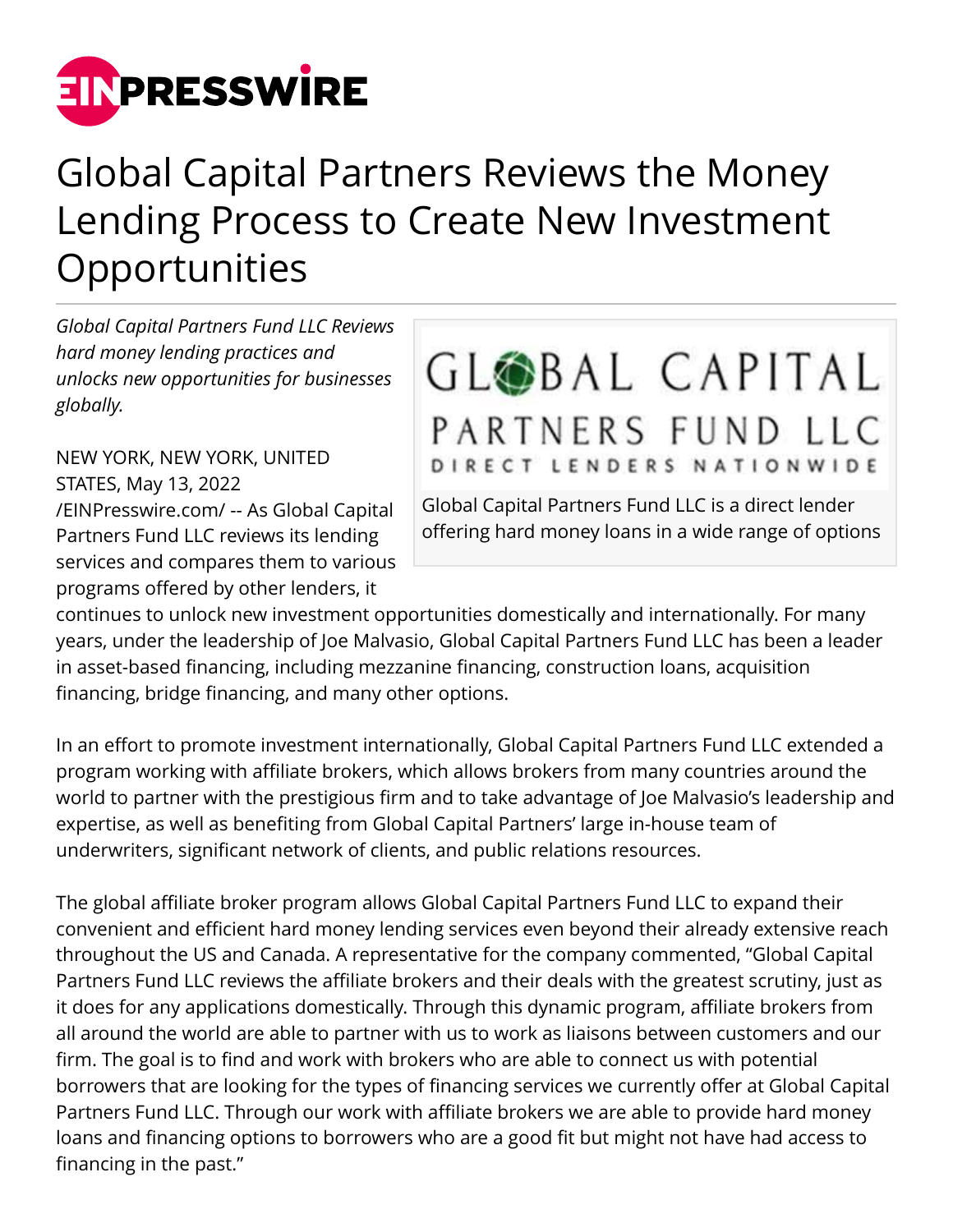By working with affiliate brokers, Global Capital Partners Fund LLC can reach bigger audiences and find suitable borrowers who are able to benefit from GCP's hard money loans. The representative commented further, "At Global Capital Partners Fund LLC, we are dedicated to fulfilling Joe Malvasio's vision, which is to make hard money loans accessible for everyone. He believes that everyone should be able to benefit from our wide variety of financing options, and our team is dedicated to making that happen."

Global Capital Partners Fund LLC believes in expanding its operations to help out borrowers in not just North America but all over the world. While the firm is currently operational in the US and Canada, the global affiliate broker program allows the reputable firm to expand even further. The firm is run by a very capable team under the guidance of Joe Malvasio. The highly credible and reliable network of senior partners, brokers, and underwriters enable them to close multi-million dollar deals quickly.

As Global Capital Partners reviews its wide array of lending services, it continues to utilize assetbased loans as a means to help newer businesses. The company believes flexible solutions should be made available to every client regardless of their property's location. Not everyone has financial experts at their disposal, which is why Joe Malvasio insists on providing a streamlined and convenient application process to help small and new businesses with the opportunity to secure hard money loans, conveniently with smart exit strategies. For anyone looking to discuss asset-based financing, please see the contact information for Global Capital Partners Fund LLC below.

## About Joe Malvasio

Joe Malvasio is the president of Global Capital Partners Fund LLC. With 40 years of experience in the industry, he has helped numerous clients invest successfully in the commercial real estate market by providing hassle-free acquisition and commercial financing solutions at flexible terms.

Contact Information Website: <https://gcpfund.com/> Contact: 1-800-514-7350 Fax: 516-299-9133 Business Address: 555 Fifth Avenue Suite 1501, NY 10017 Email: contact@gcpfund.com